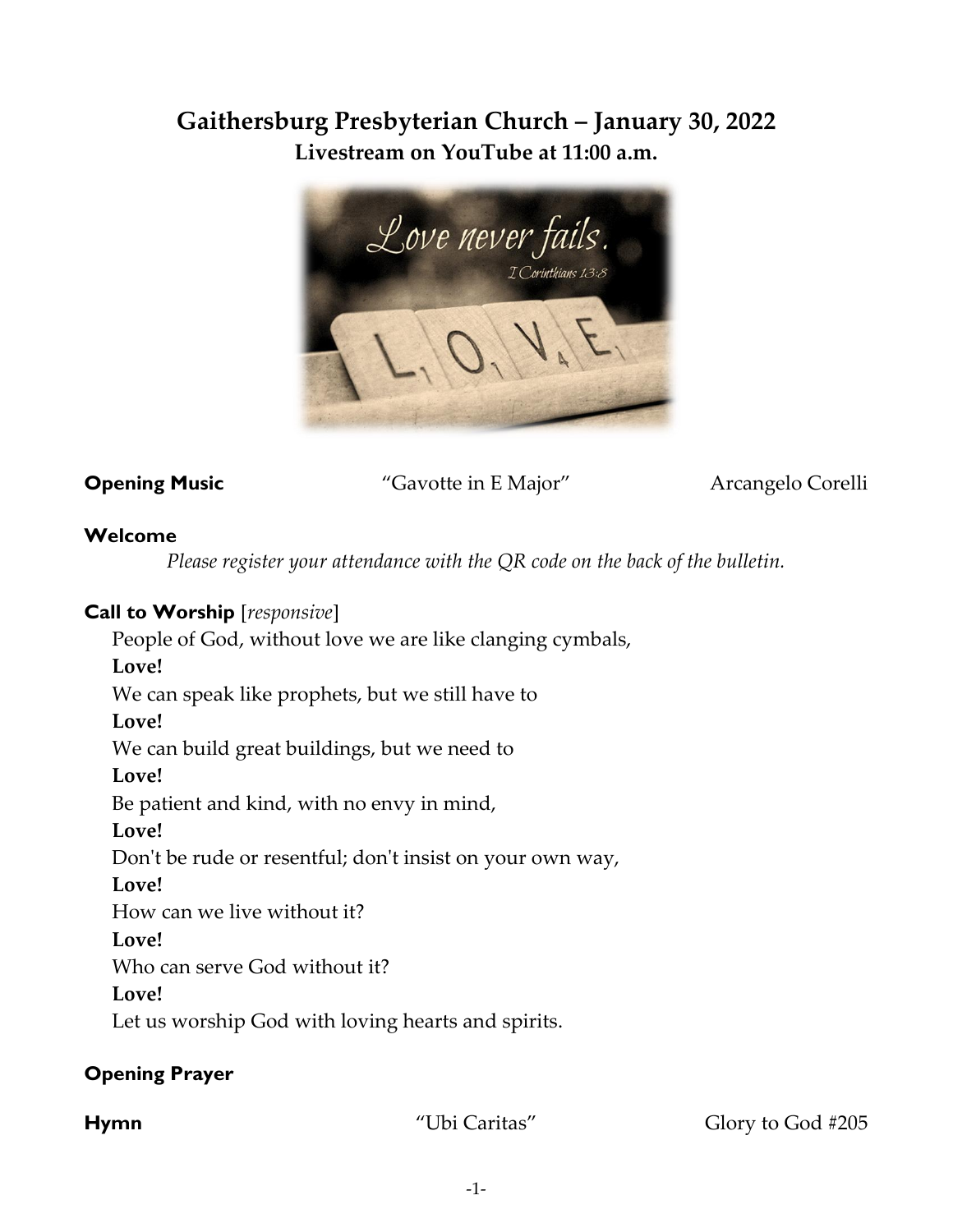#### **Call to Confession**

**Prayer of Confession** [*together*] **Merciful God, whenever we seek you, love is what we find. But you do not always find the same when you seek us. Love is patient, and we are impatient. Love is kind, and we are rude. Love is not envious, and we covet. Love does not insist on its own way, and we do just that. Love never ends, and yet we do not seek your love as our ultimate purpose. Help us, loving God, to shed our sin and reflect the light of your love. Guide us that we might have faith in your presence, that we might hope in your providence, and, above all, that we might live with love. Amen.** 

[*Silence for Personal Prayer*]

#### **Assurance of Pardon**

# **We Listen to God's Word**

#### **Children's Message Carolyn Hayes Carolyn Hayes**

#### **Musical Response**

#### **Scripture 1 Corinthians 13:1–13**

If I speak in the tongues of mortals and of angels, but do not have love, I am a noisy gong or a clanging cymbal. 2And if I have prophetic powers, and understand all mysteries and all knowledge, and if I have all faith, so as to remove mountains, but do not have love, I am nothing. <sup>3</sup> If I give away all my possessions, and if I hand over my body so that I may boast, but do not have love, I gain nothing.

<sup>4</sup> Love is patient; love is kind; love is not envious or boastful or arrogant <sup>5</sup> or rude. It does not insist on its own way; it is not irritable or resentful; <sup>6</sup> it does not rejoice in wrongdoing, but rejoices in the truth. <sup>7</sup> It bears all things, believes all things, hopes all things, endures all things.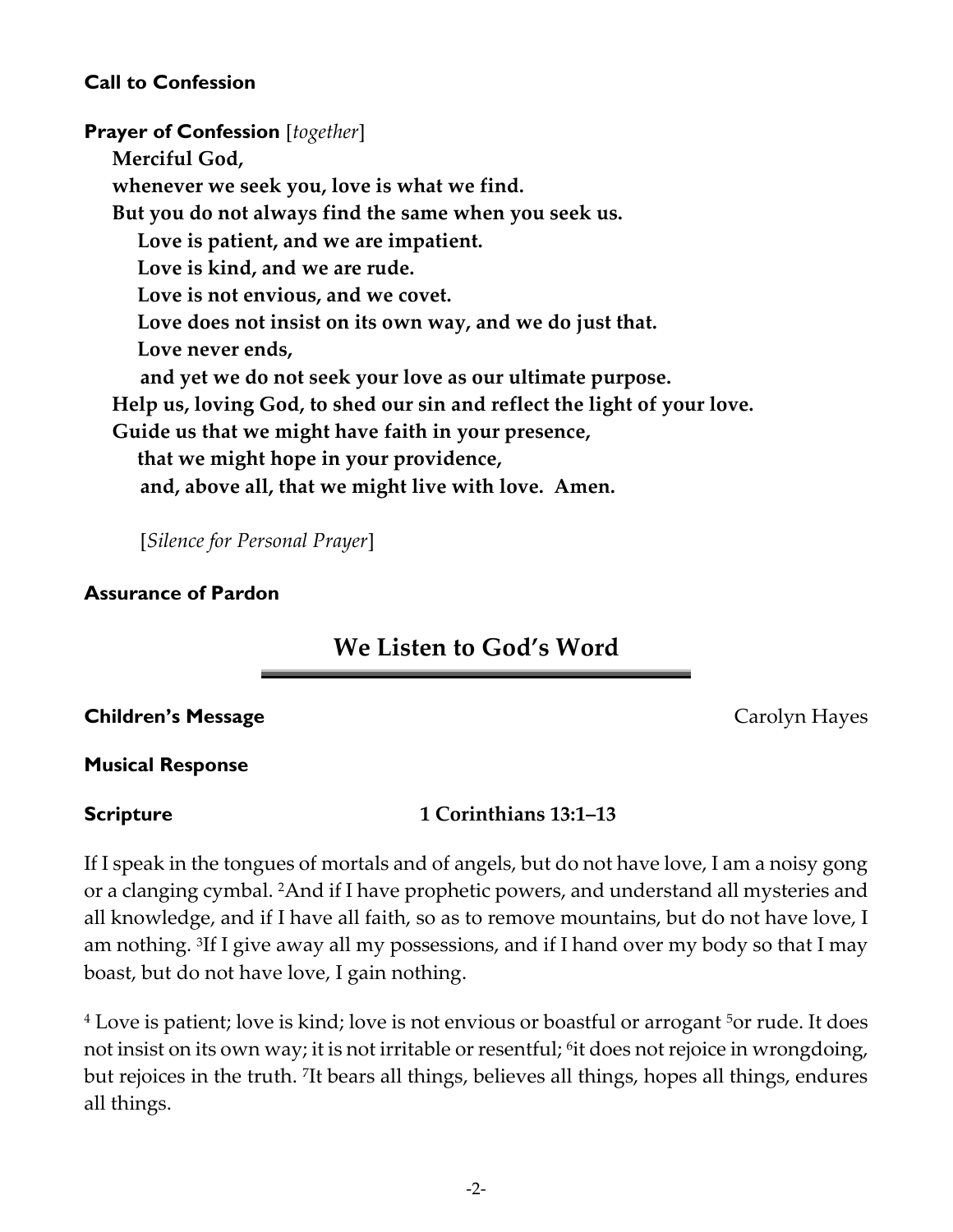<sup>8</sup> Love never ends. But as for prophecies, they will come to an end; as for tongues, they will cease; as for knowledge, it will come to an end. <sup>9</sup>For we know only in part, and we prophesy only in part; 10but when the complete comes, the partial will come to an end. <sup>11</sup>When I was a child, I spoke like a child, I thought like a child, I reasoned like a child; when I became an adult, I put an end to childish ways. <sup>12</sup>For now we see in a mirror, dimly, but then we will see face to face. Now I know only in part; then I will know fully, even as I have been fully known. 13And now faith, hope, and love abide, these three; and the greatest of these is love.

Holy Wisdom, Holy Word. **Thanks be to God.**

**Sermon** *The Power of Love**Elder Shani McIlwain* 

# **We Respond to God's Grace**

**Music for Reflection** "Be Still, My Soul" Glory to God #819

**Invitation to Generosity and Prayer of Thanksgiving**

**Prayers of the People** 

**The Lord's Prayer** [*together*]

**Our Father, who art in heaven,** 

**hallowed be thy name,** 

**thy kingdom come, thy will be done,** 

**on earth as it is in heaven.** 

**Give us this day our daily bread;** 

- **and forgive us our debts,**
- **as we forgive our debtors;**

**and lead us not into temptation,** 

- **but deliver us from evil.**
- **For thine is the kingdom,**

**and the power, and the glory, forever. Amen.**

## **We Depart for Service**

#### **Announcements**

**Sending Song** "When We Are Living" Glory to God #822